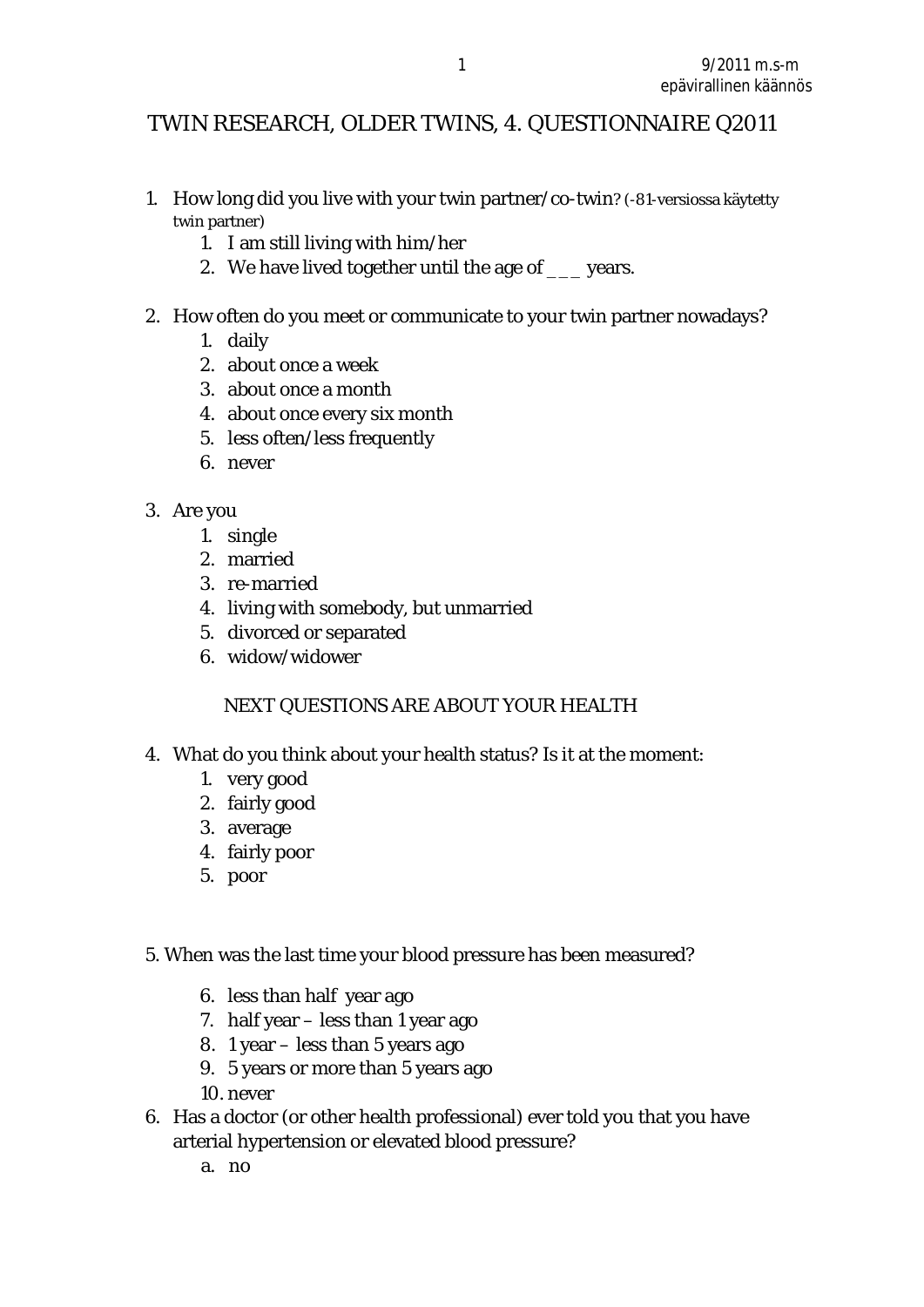b. yes

- 7. When was the last time that the fat content of your blood (cholesterol) has been determined?
	- a. less than half a year ago
	- b. half year less than 1 year ago
	- c. 1 year less than 5 years ago
	- d. 5 years or more than 5 years ago
	- e. never
	- f. I don't know
- 8. Do you use any prescription medicine nowadays to lower your cholesterol? or: Are you currently using any prescription medicine to lower your blood cholesterol?
	- a. no
	- b. yes
- 9. Has the fat content (overall cholesterol) of your blood been determined/measured during the past five years?
	- a. no
	- b. I don't know
	- c. yes and the value was:
		- 1. below 4.0
		- 2. 4.0 4.9
		- $3.5.0 5.9$
		- 4. 6.0 6.9
		- $5.70 79$
		- 6. 8.0 or more
- 10. When was the last time your blood sugar has been determined/measured?
	- a. less than half a year ago
	- b. half year less than 1 year ago
	- c. 1 year less than 5 years ago
	- d. 5 years or more than 5 years ago
	- e. never
	- f. I don't know
- 11. Have you ever been told by a doctor that you have diabetes?

(You can circle more alternatives if necessary)

- a. no
- b. no, but elevated blood sugar concentration or latent diabetes
- c. yes, diabetes during pregnancy
- d. yes, type 1 or juvenile diabetes
- e. yes, type 2 or adult diabetes
- f. yes, but I don't know the type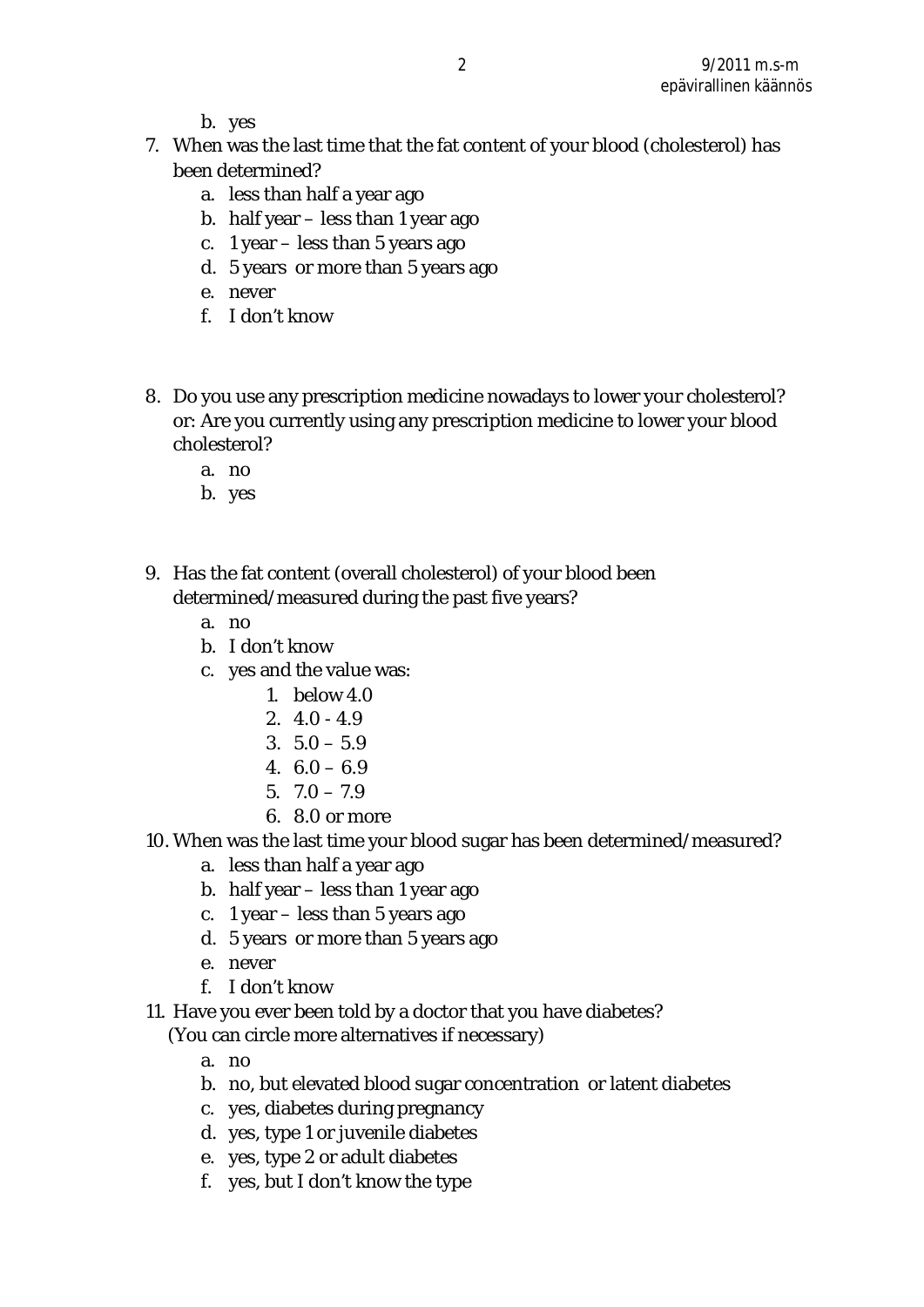- 12. Do you regularly or for extended periods of time have a cough?
	- a. no…….go to question 15
	- b. yes
- 13. How many months in a row do you cough per year?
	- a. less than three months in a row
	- b. more than three months in a row
- 14. For how many months in a row do you bring up phlegm from your chest per year?
	- a. less than three months in a row
	- b. more than three months in a row
- 15. Do you usually get short of breath when you walk uphill, climb stairs or hurry on level grounds?
	- a. no
	- b. yes
- 16. Do you usually get short of breath when walking on level ground at an ordinary pace with people of your own age?
	- a. no
	- b. yes
- 17. Do you have to stop to breathe because of shortness of breath when you walk at your own pace on level ground 150 meters?
	- a. no
	- b. yes
- 18. Do you usually get short of breath when standing still, for example when dressing or washing?
	- a. no
	- b. yes
- 19. Have you ever had severe pain in the middle of your chest lasting a half hour or more?
	- a. no
	- b. yes -> has a doctor ever told you that you have myocardial infarct?
		- i. no
		- ii. yes  $\rightarrow$  when has it been treated?  $(year)$
- 20. During the last years have you had pains in the back, shoulders or neck that make it difficult for you to work (circle also if not)?
	- a. pain in the back no 1 yes 2
	- b. pain in the shoulders no 1 yes 2
	- c. pain in the neck no 1 yes 2
- 21. Have you noticed or have you been told (by a person who sleeps with you) that you grind or grit your teeth together while sleeping?
	- a. every night or nearly every night
	- b. 3 5 nights per week
	- c.  $1 2$  nights per week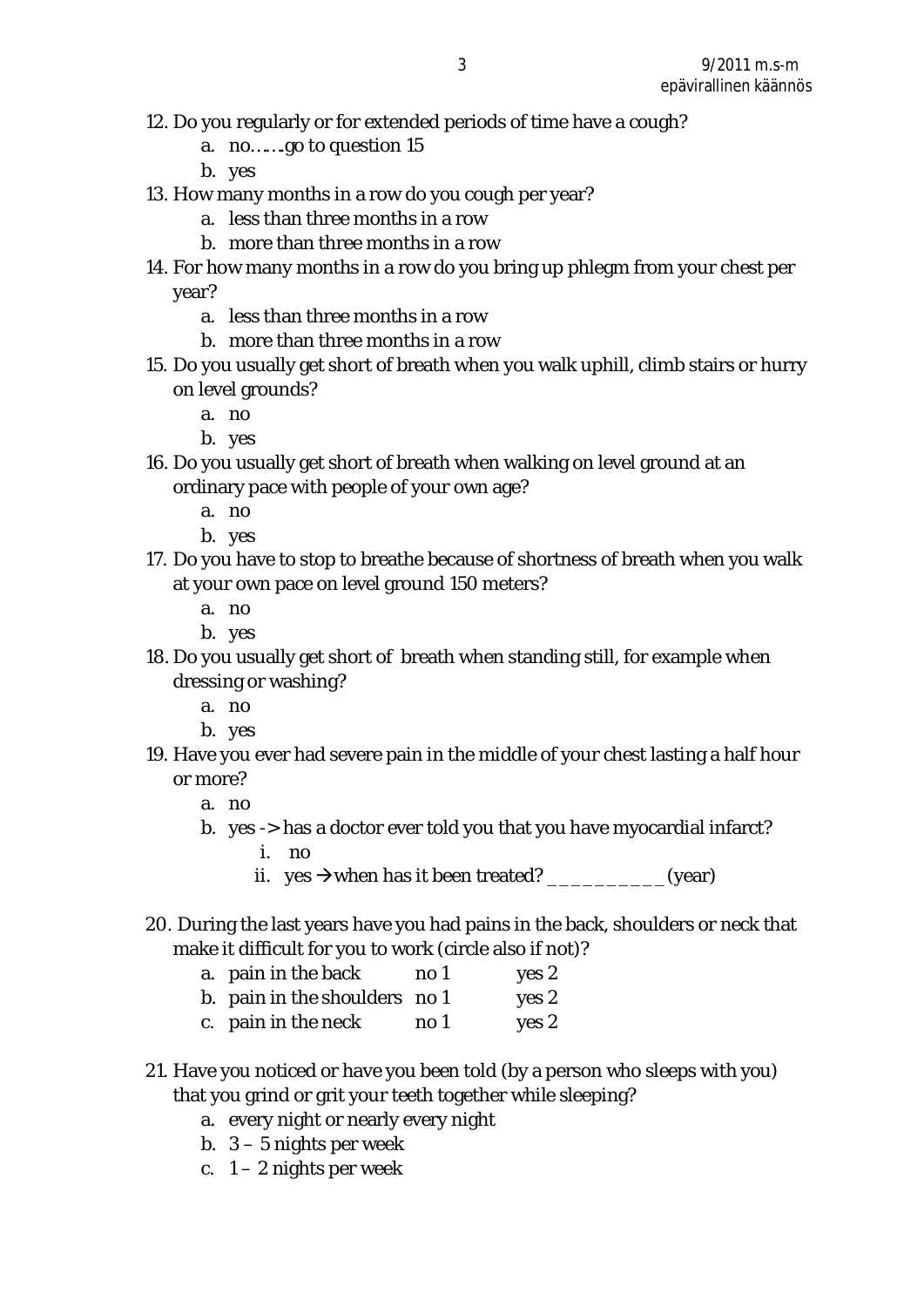- d. less than one night per week
- e. never or less than once a month
- 22. Do you grit your teeth together when you are awake?
	- a. every day or nearly every day
	- b. 3 5 days per week
	- c.  $1 2$  days per week
	- d. less than one day per week
	- e. never or less than once a month
- 23.Have you ever been told by a doctor that you have or have had (circle also if you answer no) No----1 Yes----2
	- A. bronchial asthma
	- B. emphysema
	- C. chronic bronchitis
	- D. chronic obstructive pulmonary disease (COPD)
	- E. allergic fever e.g. hay fever
	- F. coronary disease
	- G. cerebral palsy/stroke (cerebral hemorrhage or cerebral infarction)
	- H. dementia, including Alzheimer's disease
	- I. depression
	- J. migraine
	- K. rheumatoid arthritis
	- L. joint degeneration or arthrosis
	- M. fibromyalgia
	- N. Parkinson's disease
	- O. any other serious or long-term illness, which? \_\_\_\_\_\_\_\_\_\_\_\_\_\_\_\_\_\_\_\_\_\_\_\_\_\_\_\_\_\_
- 24.During the last year on how many days together have you used the following types of medicines (circle also, even if you have not used any)?

Alternatives 1 – 5 ( not used, less than 10 days, 10-59 days, 60-180 days, more than 180 days)

- A. fortifying medicines (like iron or vitamin preparations)
- B. pain relievers
- C. antihypertensive drugs
- D. heart drugs
- E. allergy drugs
- F. asthma drugs
- G. antacids
- H. sleeping pills
- I. sedatives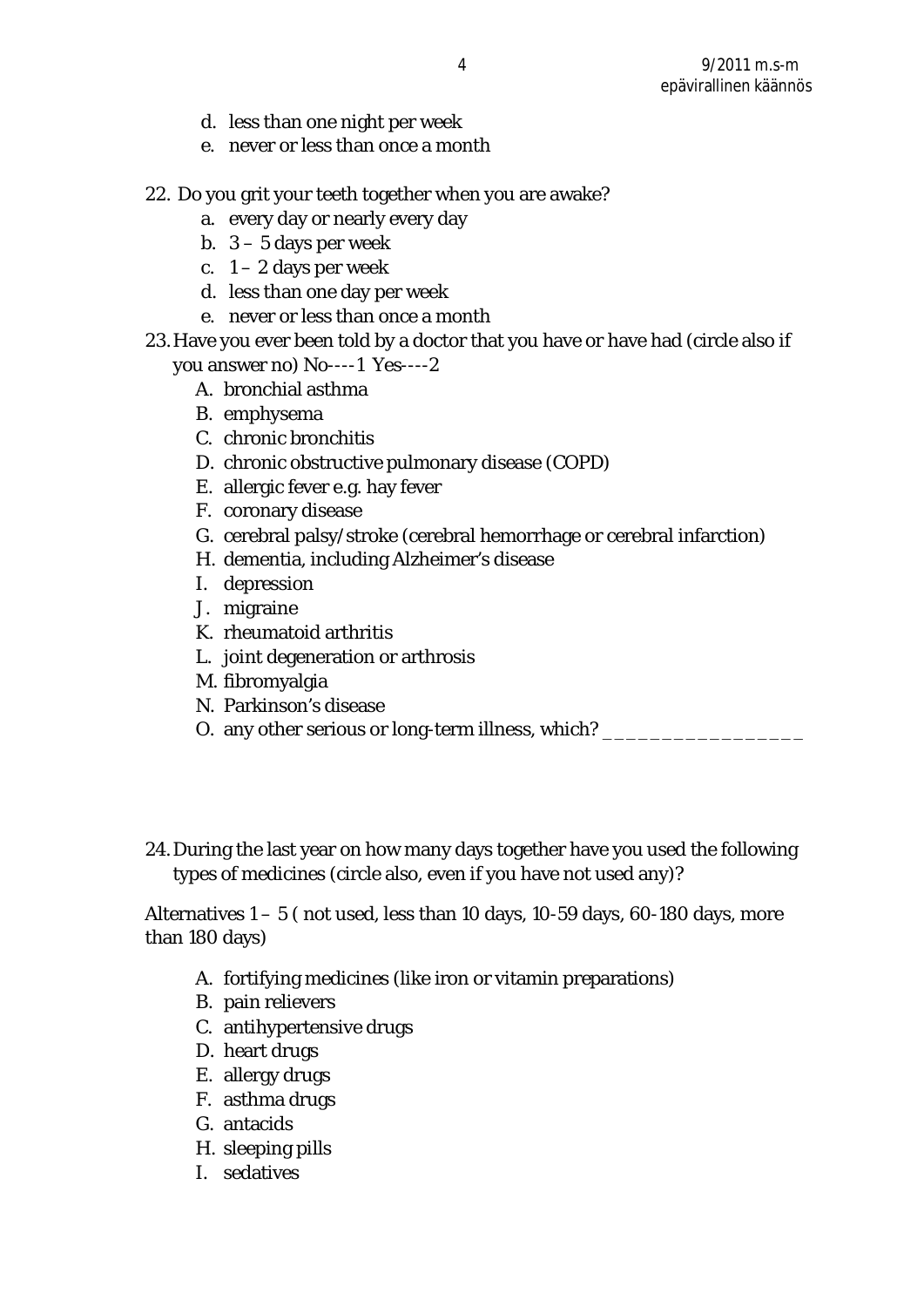J. antidepressants

**NEXT TWO QUESTIONS ARE ABOUT HORMONE REPLACEMENT THERAPY** 

Questions 25 and 26 are to be answered by women only. Men can go to question 27.

- 25. During the last month, have you used hormone replacement therapy as pills, gel or plasters?
	- a. no
	- b. yes
- 26. How long have you been using hormone replacement therapy together?
	- a. I have never used
	- b. less than a year
	- c.  $1 4$  years
	- d. 5 years or more

### **NEXT QUESTIONS ARE ABOUT SLEEP**

- 27. How many hours do you usually sleep at night? (alternatives)
- 28.Do you generally sleep well?(alternatives)
- 29.Do you snore in your sleep?(alternatives)
- 30. Has anyone noticed that you have more than 10 seconds of apnea in your sleep (interruption of breath)?(alternatives)
- 31. How often do you suffer from insomnia?(alternatives)
- 32.Try to estimate to what extent you are a "morning person" or an "evening person"
	- a. I am clearly a morning person (bright in the morning and sleepy in the evening.
	- b. I am somewhat a morning person.
	- c. I am somewhat an evening person (sleepy in the morning and bright in the evening).
	- d. I am clearly an evening person.

## **NEXT QUESTIONS ARE ABOUT WORK**

- 33.Are you primarily
	- a. working outside home
	- b. working at home
	- c. at old age pension
	- d. at disability pension or sickness pension?
	- e. unemployed, looking for a job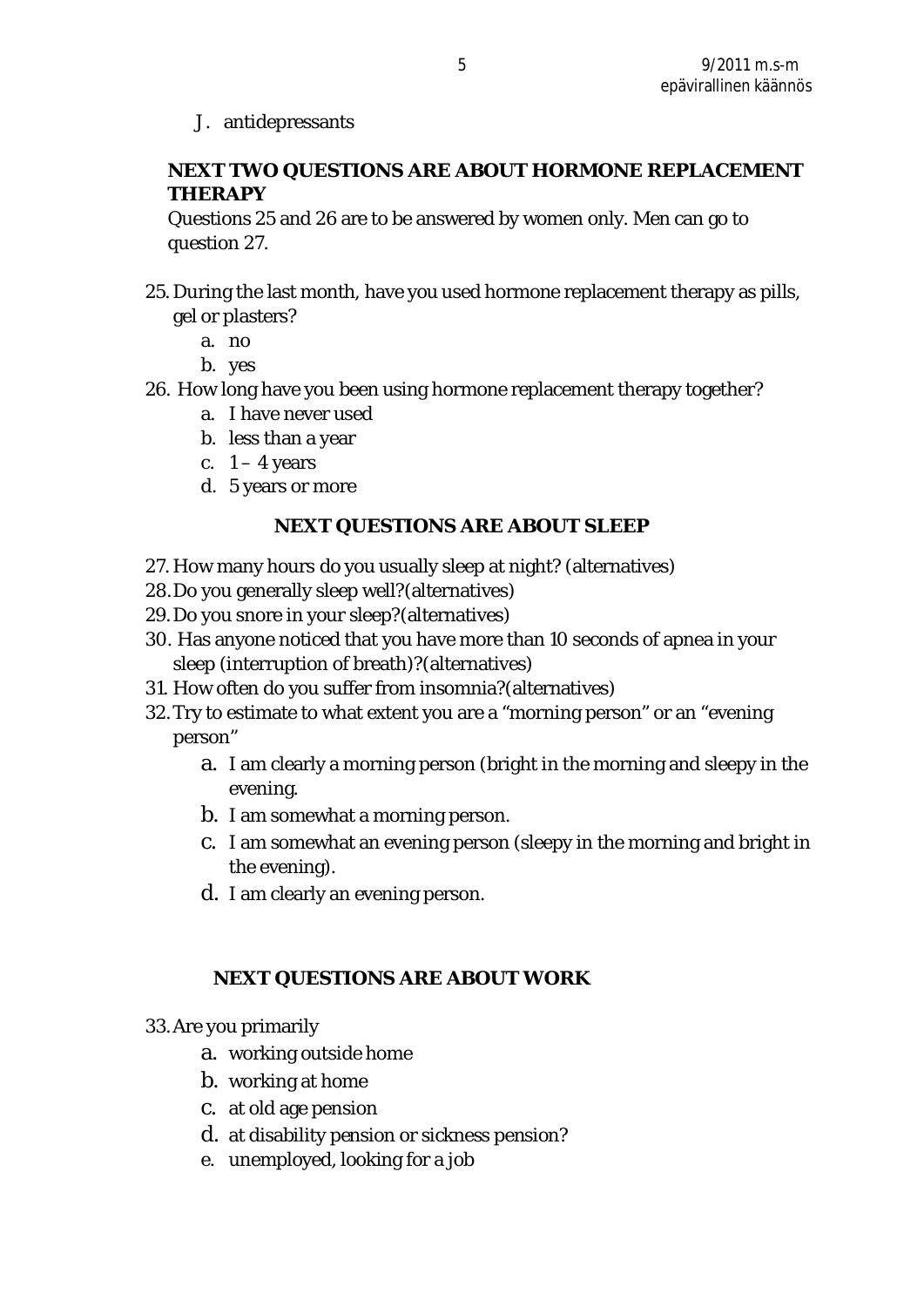- f. other, what \_\_\_\_
- 34.At the present moment are you
	- a. working for somebody else on a monthly or hourly salary basis
	- b. working for somebody on a contractual basis
	- c. self-employed (non-farm)
	- d. farmer
	- e. I am not working at the present moment
	- f. I have never worked
- 35.Is your present work, or the work which you last did, in your opinion
	- a. very monotonous
	- b. quite monotonous
	- c. quite varying
	- d. very varying
	- e. I can't say
	- f. I have never worked
- 36.Is your present work or the work which you last did (mainly)
	- a. regular daywork
	- b. regular nightwork
	- c. two-shift work without a night shift
	- d. two-shift work with a night shift
	- e. three-shift work
	- f. I have never worked
- 37. What kind of work did/do you do? The present work or the work which you last did?
	- a. mainly sedentary work, which requires very little physical activity
	- b. work which involves standing and walking, but no other physical activity
	- c. work which in addition to standing and walking requires lifting and carrying
	- d. heavy physical work
- 38.How much can you determine the pace of work in you present work?
	- a. I can determine the pace quite freely
	- b. I can influence it somewhat
	- c. I am doing work at a forced or nearly forced pace
	- d. I am not working
- **NEXT QUESTIONS ARE ABOUT PENSION INTENTIONS (PLANS)**
- 39.If you had the possibility to choose between continuing your work and going over to pension, what would you do?
	- a. I would continue working
	- b. I would go over to pension
	- c. I can't say
	- d. I have retired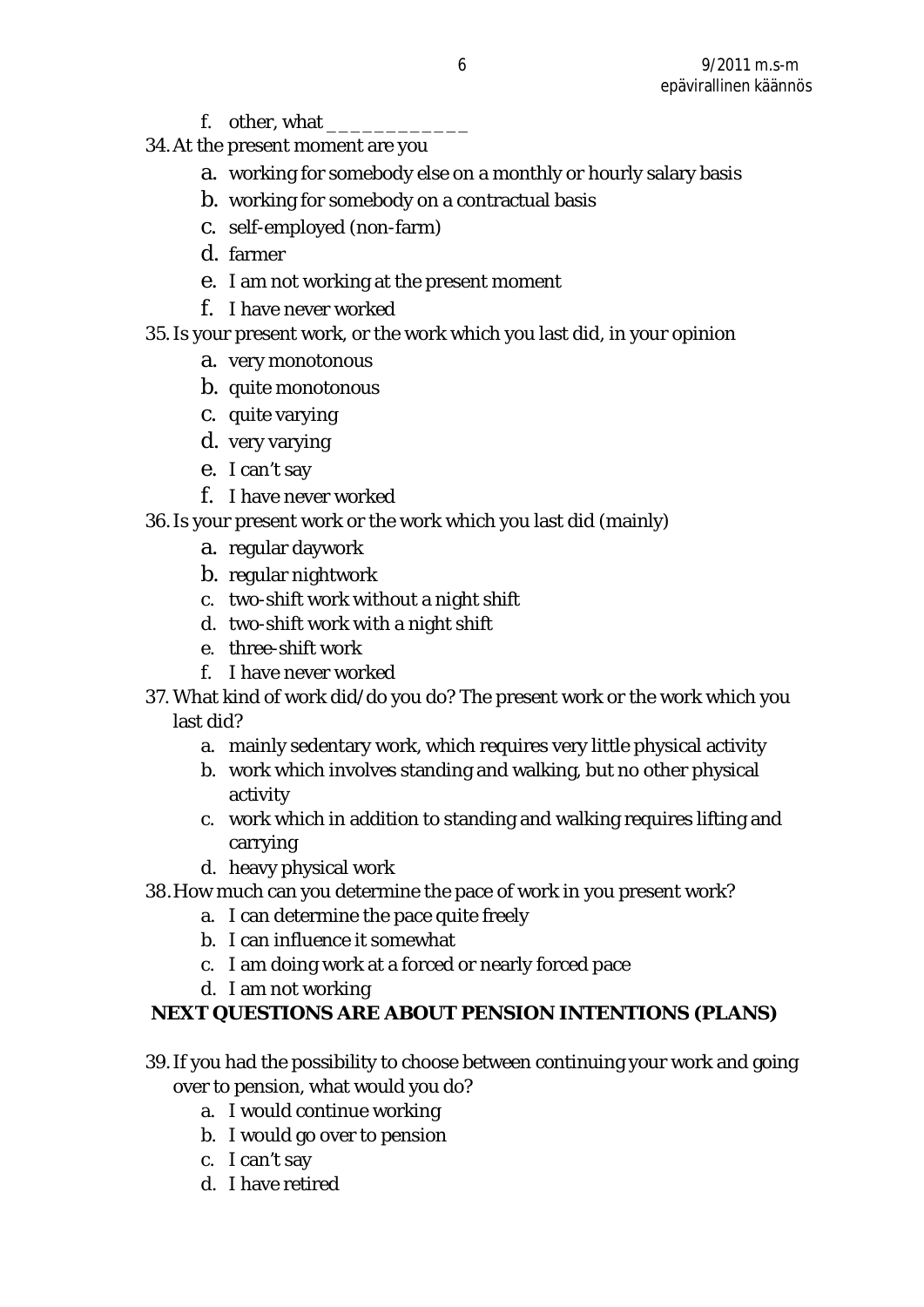## 40.Have you considered to apply for disability– pension, individual early retirement, employment pension or some other pension?

- a. I have not considered to apply for a pension
- b. applying for a pension has crossed my mind
- c. I have considered seriously to apply for a pension
- d. I have applied for a pension
- e. I have retired already

### **QUESTIONS ABOUT SMOKING**

- 41. Have you in your entire life smoked more than 100 cigarettes (5 packs)?(-81 kysely)/ Over your lifetime, have you smoked more than…. (nico)
	- a. no I haven't
	- b. yes
- 42.When is the last time you have been smoking?
	- a. yesterday or today
	- b. 2 days less than 1 month ago
	- c. 1 month less than half a year ago
	- d. half a year less than a year ago
	- e. a year less than 5 years ago
	- f. 5 years less than 10 years ago
	- g. 10 years less than 20 years ago
	- h. 20 years ago or earlier
	- i. I have never smoked
- 43.Do you smoke or have you at some time smoked regularly, in other words daily or almost daily?
	- a. no- $\rightarrow$  go to Q48 page 14
	- b. yes
- 44.Do you still smoke cigarettes regularly?
	- a. no- $\rightarrow$ How old were you when you stopped smoking?
		- \_\_\_\_\_\_\_\_\_\_\_\_\_ years

How many cigarettes did you smoke on average daily before you stopped?

- 1 none
- 2 less than 5 cigarettes
- 3 5 9 cigarettes
- 4 10 14 cigarettes
- $5 \qquad \qquad 15 19$  cigarettes
- 6 20 24 cigarettes
- 7 25 39 cigarettes
- 8 more than 40 cigarettes
- b. yes- $\rightarrow$  How many cigarettes do you smoke daily on average?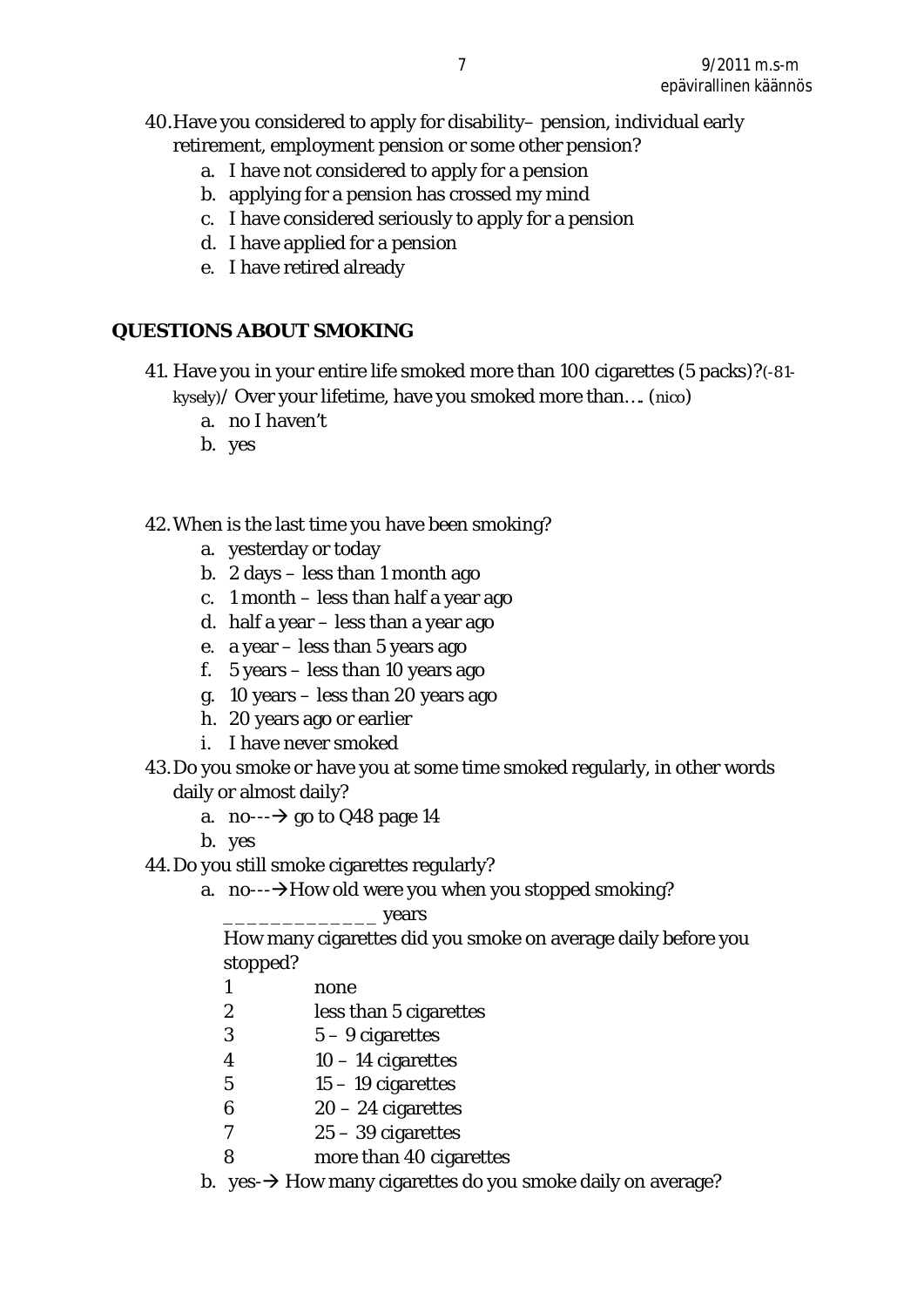- 1. none
- 2. less than 5 cigarettes
- 3. 5 9 cigarettes
- 4.  $10 14$  cigarettes
- 5.  $15 19$  cigarettes
- 6.  $20 24$  cigarettes
- 7.  $25 39$  cigarettes
- 8. more than 40 cigarettes
- 45.What is the largest amount of cigarettes that you have ever smoked in any 24 hours time?

\_\_\_\_\_\_\_\_\_\_\_ cigarettes

**46. Think about the time when you were smoking the most. Please answer even if you have quit smoking.** 

- a. How soon after you wake up do you smoke your first cigarette?
	- i. within 5 minutes
	- ii. 6-30 minutes
	- iii. 31-60 minutes
	- iv. after 60 minutes
- b. Do/did you find it difficult to refrain from smoking in places where it is forbidden?
	- i. no
	- ii. yes
- c. Which cigarette would you hate/have hated most to give up?
	- i. first cigarette in the morning
	- ii. some other cigarette
- d. How many cigarettes per day do/did you smoke?
	- i. 1-10 cigarettes
	- ii. 11-20 cigarettes
	- iii. 21-30 cigarettes
	- iv. 31 cigarettes or more
- e. Do/did you smoke more frequently during the first hours after waking up than during the rest of the day?
	- i. no
	- ii. yes
- f. Do/did you smoke when you are/were so ill that you are/were in bed most of the day?
	- i. no
	- ii. yes
- 47. Here you have some statements concerning smoking. Under every statement, please circle the most suitable alternative for you within scale 1-7. When you answer the statements, think about the time when you have been smoking the most. Please answer even if you have quitted smoking.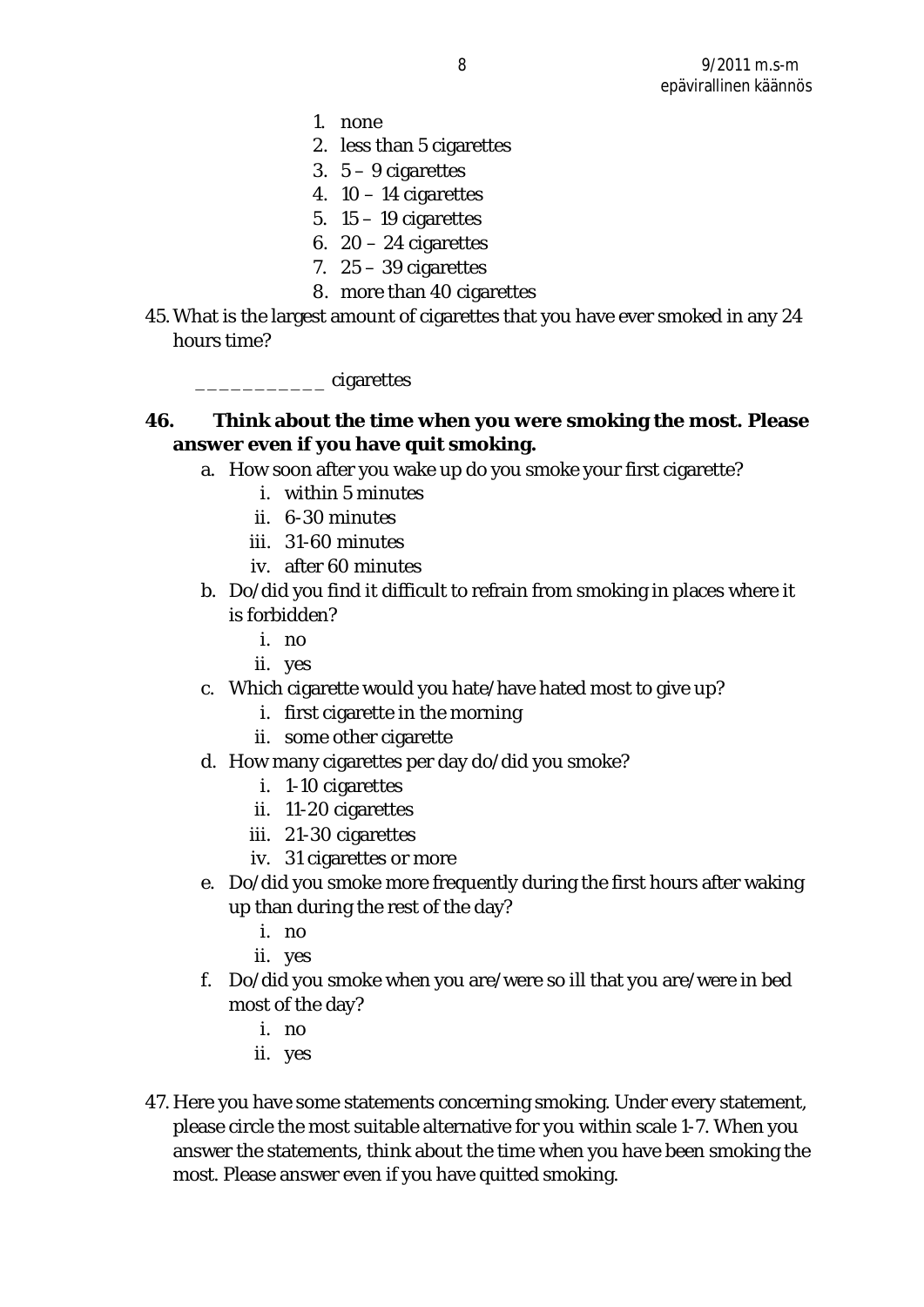#### $1=$  not at all true in my case  $7=$ quite true in my case

- A. I often smoke without thinking about it.
- B. Cigarettes control me.
- C. I usually want to smoke right after I wake up.
- D. It's hard to ignore an urge to smoke.
- E. The flavor of a cigarette is pleasing.
- F. Smoking helps me feel better in seconds.
- G. I smoke without deciding to.
- H. I frequently light cigarettes without thinking about it.
- I. Most of my daily cigarettes taste good.
- J. Sometimes I feel like cigarettes rule my life.
- K. I frequently crave cigarettes.
- L. Some of the cigarettes I smoke taste great.
- M. I'm really hooked on cigarettes.
- N. My urges to smoke keep getting stronger if I don't smoke.
- O. I find myself reaching for cigarettes without thinking about it.
- P. Other smokers would consider me a heavy smoker.
- Q. When I haven't been able to smoke for a few hours, the craving gets intolerable.
- R. I smoke within the first 30 minutes of awakening in the morning.
- S. Smoking really helps me feel better if I've been feeling down.
- T. My smoking is out of control.
- U. I consider myself a heavy smoker.
- V. Even when I feel good, smoking helps me feel better.
- 48.Do you smoke or have you at some time smoked cigars, cigarillos or pipe regularly, i.e. daily or almost daily?
	- a. I have never smoked daily
	- b. I have stopped smoking regularly
	- c. I smoke daily
- 49.Have you during the past year (12 months) used nicotine replacement therapy (gum, patch, lozenge etc.)?

1 No, I have not used

- 2 Yes, I have used as a smoking cessation aid
- 3 Yes, I have used for another reason
- 50.At your home, how many years together has someone been smoking indoors daily or almost daily?
	- a. none
	- b.  $1 10$  years
	- c.  $11 20$  years
	- d. 21 30 years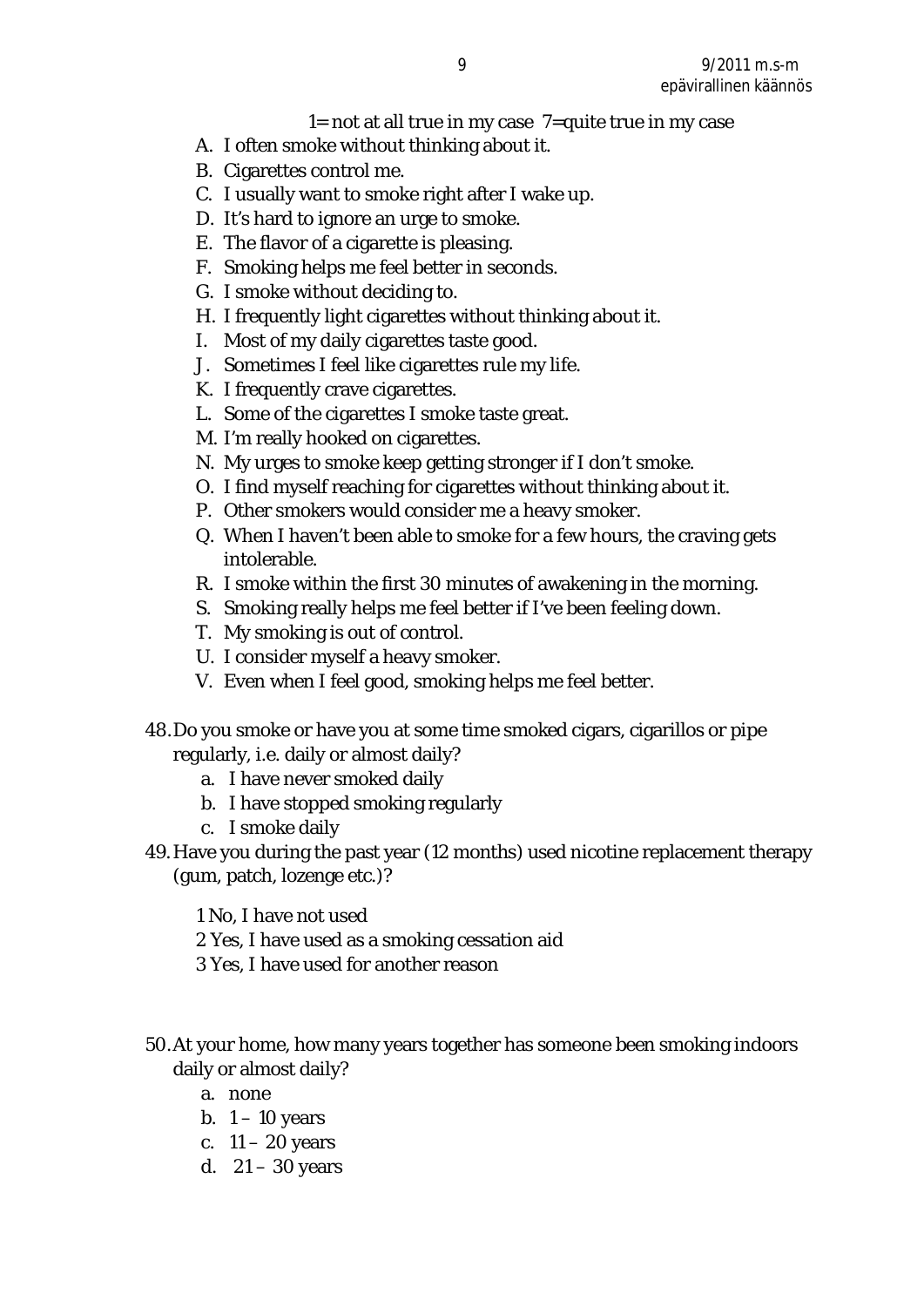- e. over 30 years
- 51. At your work premises, how many years together has someone been smoking indoors daily or almost daily?
	- a. none
	- b.  $1 10$  years
	- c.  $11 20$  years
	- d.  $21 30$  years
	- e. over 30 years
- 52.On an average how many hours per day are/were you at your work in premises where there is/was cigarette smoke?
	- a. none
	- b. less than 1 hour
	- c.  $1 4$  hours
	- d. more than 4 hours

## **NEXT QUESTIONS ARE ABOUT USE OF ALCOHOL**

53.At what age did you drink a whole glass of alcohol for the first time? (E.g. a little bottle of beer, a glass of wine or a "shot")

- \_\_\_\_\_\_\_\_ years
- 0 I have never drank alcohol  $\rightarrow$  go to question 60
- 54. How often do you drink following types of alcohol on average?
	- a. Beer:
		- i. never
		- ii. less than a bottle per week
		- iii.  $1 4$  bottles per week
		- iv. 5 8 bottles per week
		- v. 9 -12 bottles per week
		- vi. 13 24 bottles per week
		- vii. 25 47 bottles per week
		- viii. more than 48 bottles per week

**GUIDELINE/note: one bottle means 0,33 litres of beer** 

- b. Wine or some other mild alcoholic beverages:
	- i. never
	- ii. less than a glass per week
	- iii.  $1 2$  glasses per week
	- iv. 3 –5 glasses per week
	- v. 1 -2,5 bottles per week
	- vi.  $3 4.5$  bottles per week
	- vii. 5 9 bottles per week
	- viii. more than 10 bottles per week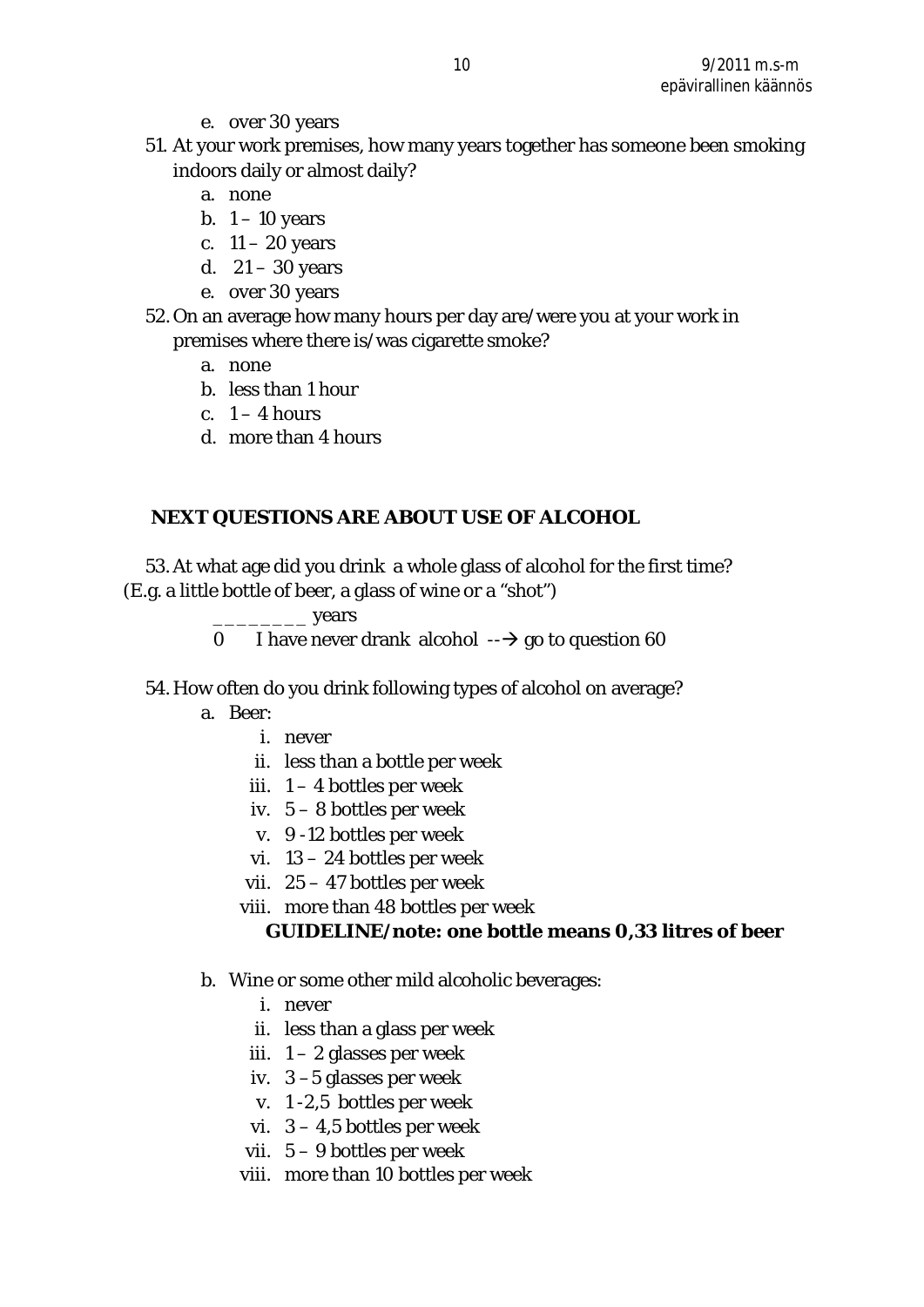#### **GUIDELINE/note: one bottle means 0,75 litres of wine or other mild alcoholic beverages**

- c. Liquor:
	- i. never
	- ii. less than half a bottle within a month
	- iii. half one and a half bottles within a month
	- iv.  $2 3.5$  bottles within a month
	- v. 4 9 bottles within a month
	- vi. 10 19 bottles within a month
	- vii. more than 20 bottles within a month **GUIDELINE/note: one bottle liquor means 0,5 litres of hard liquor (e.g. Koskenkorva)**
- **55.** Does it happen that at least once in a month and on the same occasion you drink more than five bottles of beer or more than a bottle of wine or more than half a bottle of hard liquor?
	- 1. yes
	- **a.** 2. no
- **56.** Have you passed out while using alcohol during the last year?
	- 0 not once
	- 1 once
	- 2 two-three times
	- 4 four-six times
	- 7 seven times or more
- 57. Have you had hangover during the last year?
	- 0 not once
	- 1 once
	- 2 two-three times
	- 4 four-six times
	- 7 seven times or more
- 58.What is the largest number of drinks you have ever had in a 24-hour period? (even if this would have happened only once, e.g. at midsummer, 1st of May, on journeys, on cruises etc.) A best estimate is also accepted

drinks (examples:  $0.33$  l mild beer = 1 drink 0.5 l mild beer =  $1,5$  drinks, 0,5 l strong beer = 2 drinks, 12cl mild wine = 1 drink, a bottle of  $(0.75 \, \text{I})$  mild wine =6 drinks, 4 cl strong liquor = 1 drink, a bottle  $(0.5 \, \text{I})$  strong liquor = 13 drinks

59.Next, we would like to know more about habits and experiences connected with your current and previous use of alcohol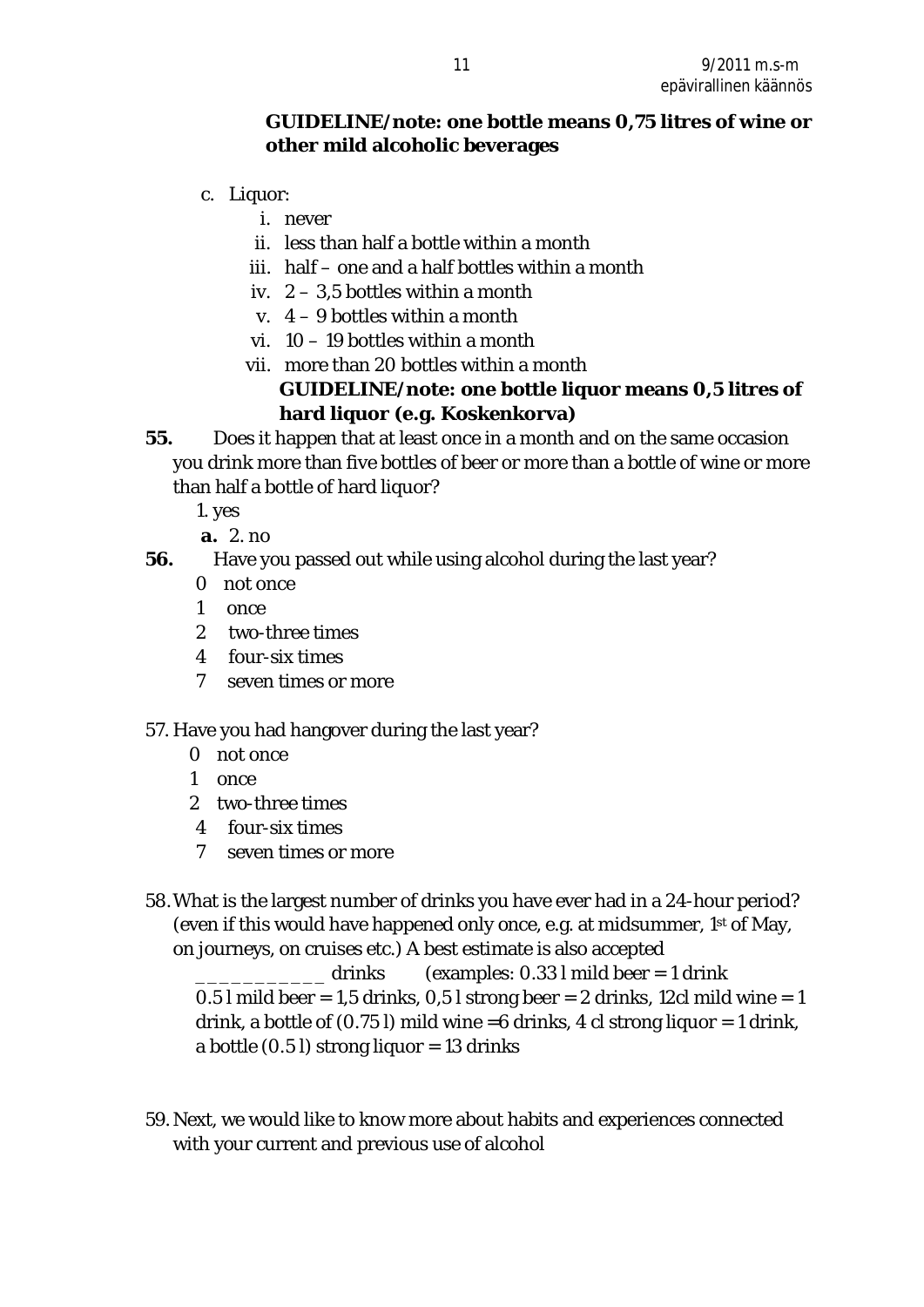- A. Have you ever had the habit of taking a drink before going to a party?
- B. Have you ever had the habit of drinking a bottle of wine or corresponding amount of beer or other alcoholic beverages over the weekend?
- C. Have you sometimes drunk a couple of drinks daily/a day to relax?
- D. Have you ever had to drink more alcohol than before to get the same effect?
- E. Have you ever had difficulties not drinking more than your friends?
- F. Have you ever fallen asleep after moderate drinking without knowing how you got to bed?
- G. Have you had a bad conscience after drinking sometimes?
- H. Have you taken a drink (the day after a party) for your hang-over sometimes?
- I. Have you sometimes tried to avoid alcoholic beverages for a determined period of time – e.g. a week?
- J. Have you ever felt that it is difficult to stop after one drink after you have started drinking?
- K. Have you ever felt that someone near to you or your workmate thinks that you should drink less alcohol?
	- 60. How much do you usually drink a day of? (-81 kysely)/ How many cups of coffee or tea do you usually drink daily? If you do not drink daily, write 0.
		- a. Coffee\_\_\_\_\_\_ cups
		- b. Tea cups

## **NEXT QUESTIONS ARE ABOUT PHYSICAL EXERCISE**

- 61. How much of your daily journey to work is spent in walking, cycling, running and/or cross-country skiing in total?
	- a. less than 15 minutes
	- b. 15 minutes less than half an hour
	- c. half an hour less than an hour
	- d. an hour or more
	- e. I am not presently at work
- 62. Physical activity during leisure time (activity which does not occur at work or on the way to work). Here are five alternatives to choose from when deciding on the exercise you get during your leisure time. Which one applies best to you when considering the exercise you get during the year as a whole?
	- a. practically none
	- b. a little
	- c. a moderate amount
	- d. quite a lot
	- e. a great deal
- 63. How long does the physical activity during leisure time last at one session on average?
	- a. less than 15 minutes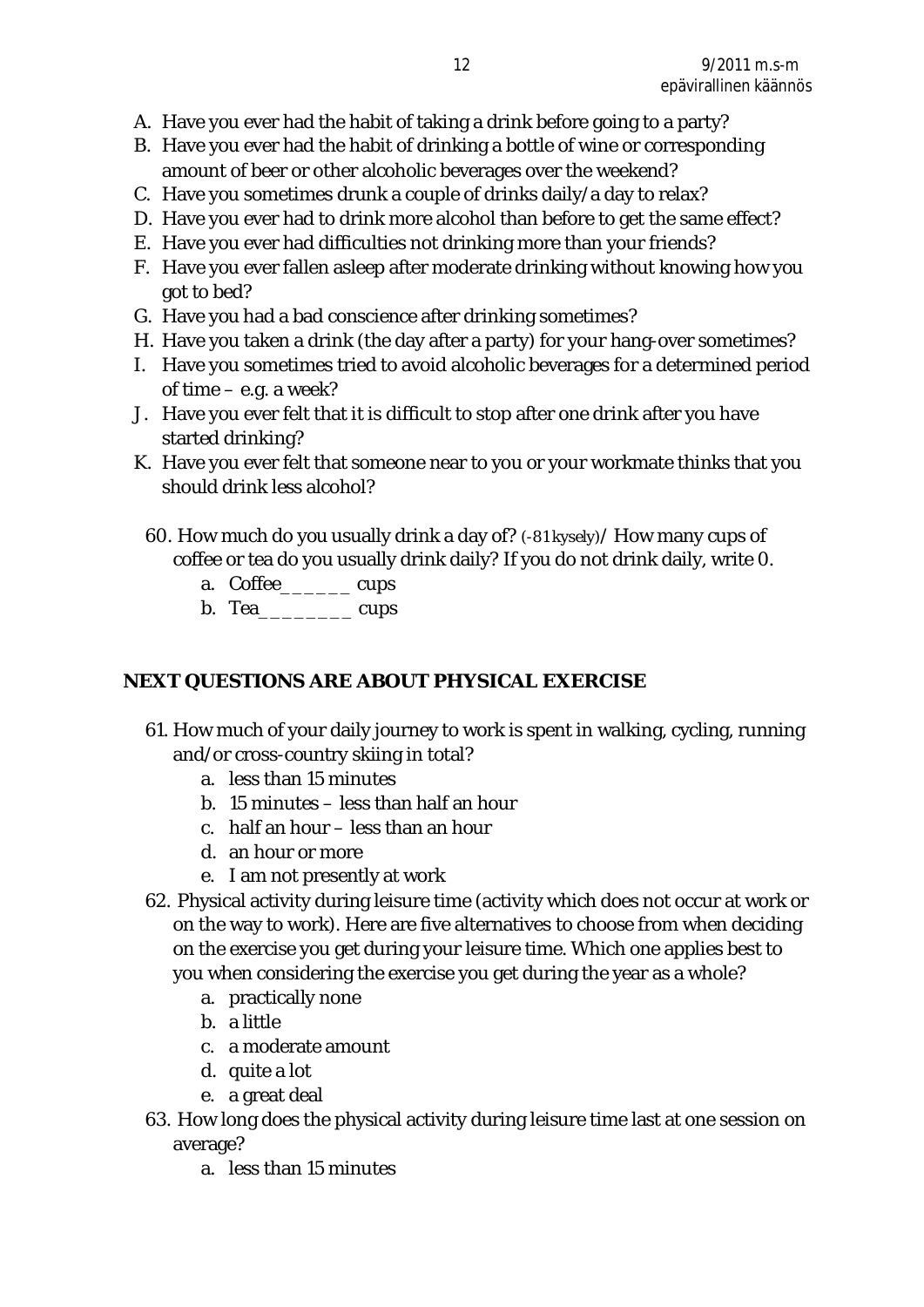- b. 15 minutes less than half an hour
- c. half an hour less than an hour
- d. an hour to less than two hours
- e. over two hours
- 64. Presently how many times per month do you engage in physical activity during your leisure time?
	- a. less than once a month
	- b. 1-2 times a month
	- c. 3-5 times a month
	- d. 6-10 times a month
	- e. 11-19 times a month
	- f. more than 20 times a month
- 65. Is your physical activity during leisure time about as tiring on average as:
	- a. walking
	- b. alternatively walking and jogging
	- c. jogging (light run)
	- d. running
- 66. How many hours per day do you sit on average?
	- a. in office or similar places (e.g. during a working day)
		- i. less than an hour
		- ii. an hour less than two hours
		- iii. two hours less than four hours
		- iv. four hours or more
	- b. at home watching tv or videos
		- 1. less than an hour
		- 2. an hour less than two hours
		- 3. two hours less than four hours
		- 4. four hours or more
	- c. at home at the computer
		- 1. less than an hour
		- 2. an hour less than two hours
		- 3. two hours less than four hours
		- 4. four hours or more
	- d. in a vehicle
		- 1. less than an hour
		- 2. an hour less than two hours
		- 3. two hours less than four hours
		- 4. four hours or more
	- e. elsewhere
		- 1. less than an hour
		- 2. an hour less than two hours
		- 3. two hours less than four hours
		- 4. four hours or more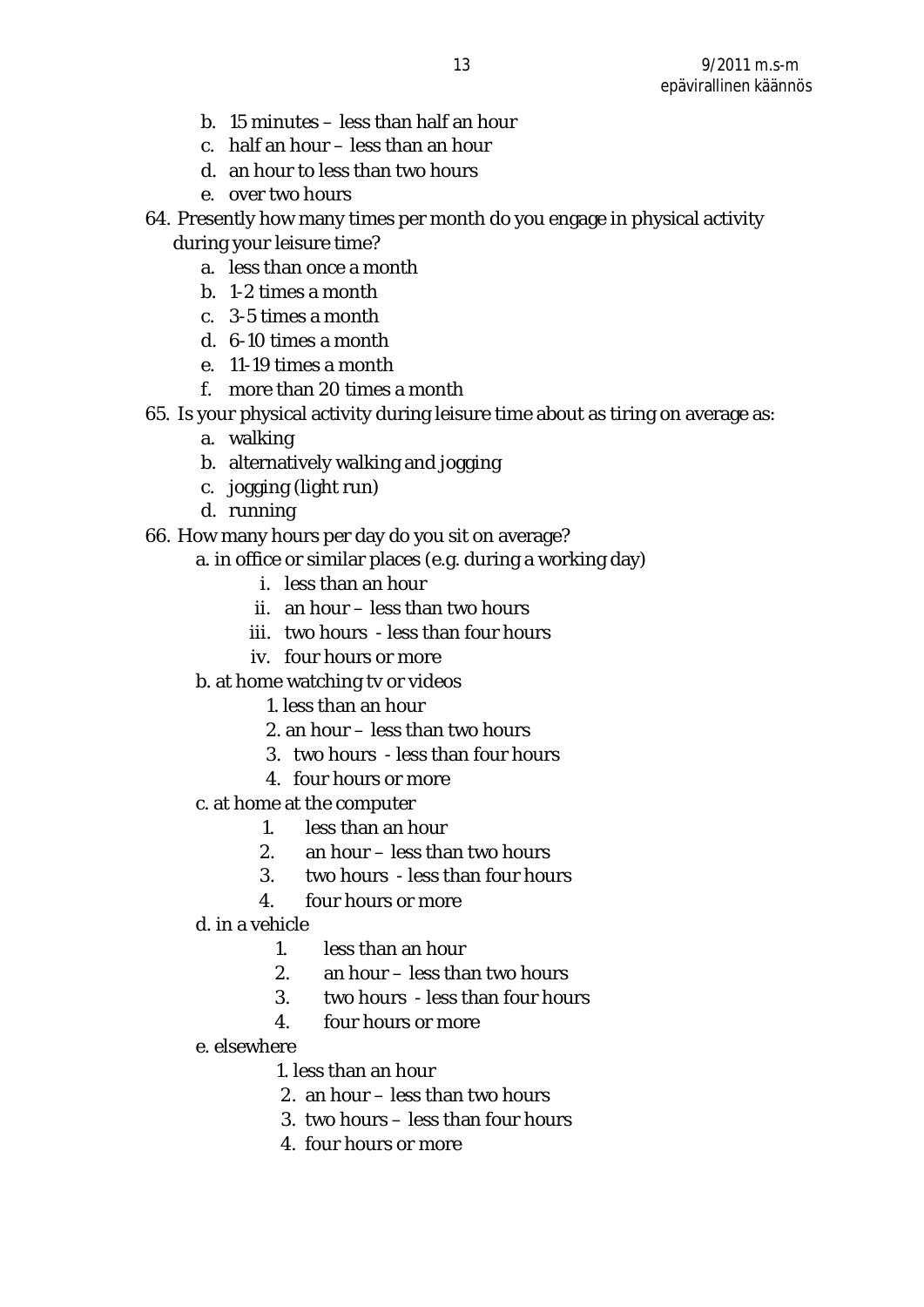- 67.In the following there is a list of events that can happen in life. Have any of these happened to you? (the event happened to me 1. not at all 2. during the last six months 3. during the last five years 4. earlier)
	- a. Death of your spouse
	- b. Death of your child
	- c. Death of a close relative or a good friend
	- d. Marked change in the health of a family member (not death)
	- e. Difficulties of a sexual nature
	- f. Marked difficulties with superiors, colleagues or subordinates at work
	- g. Marked worsening in financial situation
	- h. Divorce or separation
	- i. Break in long-term human relationship (not divorce)
	- j. Loss of job
	- k. Marked increase in difficulties with spouse (not divorce)
	- l. Disease or injury causing over three weeks work disability

**Has any of the following events happened to you? (same alternatives)**

- 13. Remarkable positive change at work
- 14. Remarkable positive change in human relations
- 15. Some other remarkable change in life in general
- 68.Has any of the following serious/exceptional events happened to you in your lifetime?
	- A. A serious traffic accident
	- B. Other serious accident
	- C. Fire or catastrophe
	- D. Hit or kicked hard enough to get injured
	- E. Forced/tried to force to sexual contact
	- F. A violence crime where a gun, a knife or some other weapon was used
	- G. Parent's divorce or separation
	- H. Some other very traumatic event, which

 **In case you answered "yes" to any of the preceding questions, write the letter of the event that was the most shocking to you to the line above:\_\_\_\_\_\_\_** 

When this happened, did you feel very frightened, horrified or helpless 1 no 2 yes

When this happened, did you feel unreal, absent, disoriented or otherwise strange? 1 no 2 yes

**Next questions are about human relations and mood**  69.Do you know any person, from whom you can get a friend's support?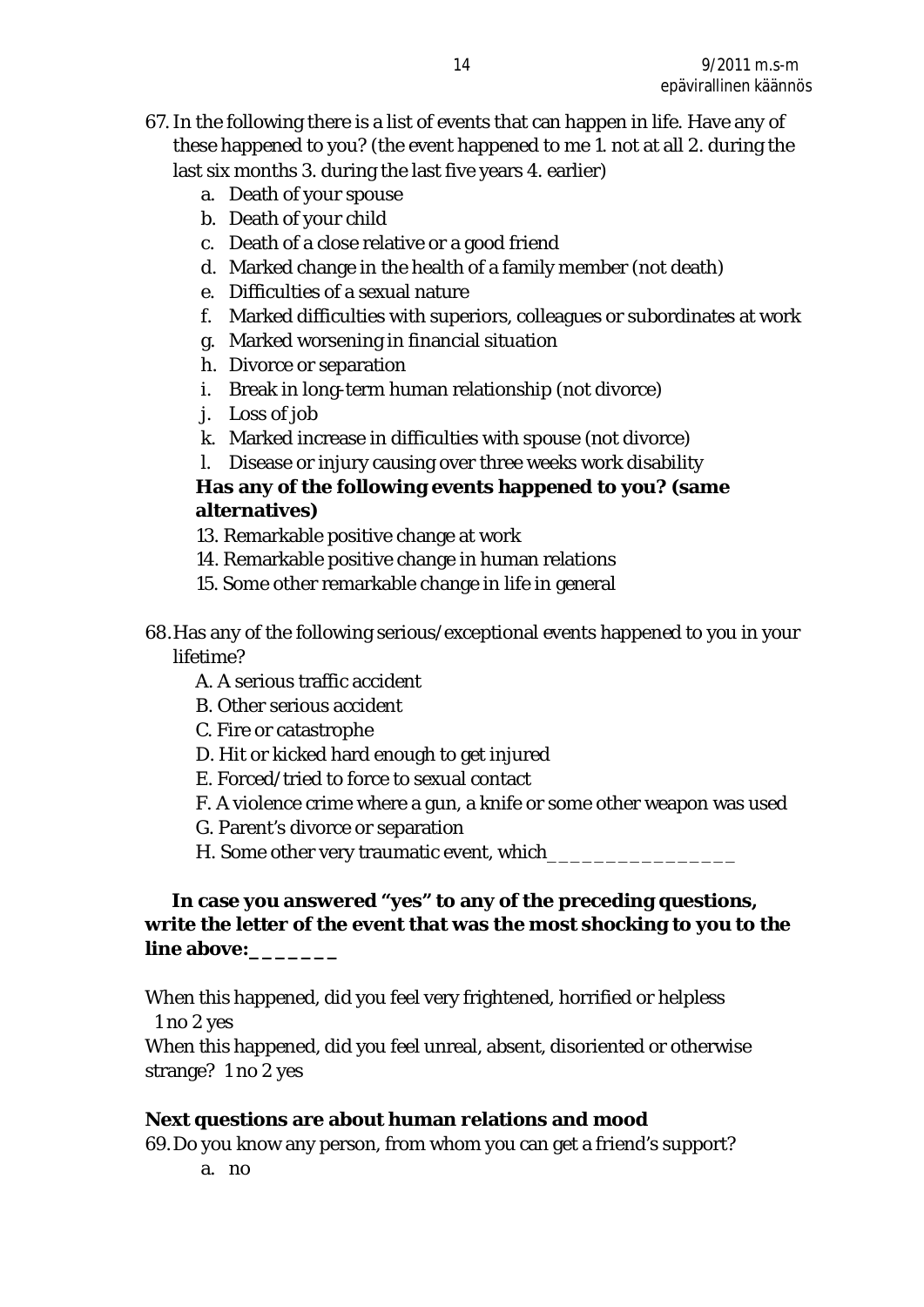b. yes

- 70.Do you have anyone with whom you can share your inmost feelings and to whom you can confide in?
	- a. no
	- b. yes
- 71. When you think of your sexual life as a whole, would you say that it is
	- a. very satisfactory
	- b. fairly satisfactory
	- c. no satisfactory nor unsatisfactory
	- d. fairly unsatisfactory
	- e. very unsatisfactory
- 72. Do you feel that your life at the present moment is very interesting, fairly interesting, fairly boring or very boring?
	- a. very interesting
	- b. fairly interesting
	- c. fairly boring
	- d. very boring
	- e. don't know
- 73. Do you feel that at the present moment your life is very happy, fairly happy, fairly sad or very sad?
	- a. very happy
	- b. fairly happy
	- c. fairly sad
	- d. very sad
	- e. don't know
- 74. Do you feel that at the present moment your life is very easy, fairly easy, fairly hard or very hard?
	- a. very easy
	- b. fairly easy
	- c. fairly hard
	- d. very hard
	- e. don't know
- 75. Do you feel that at the present moment you are very lonely, fairly lonely or not at all lonely?
	- a. very lonely
	- b. fairly lonely
	- c. not at all lonely
	- d. don't know
- 76. Below is a list of the ways you might have felt or behaved. Please circle the alternative which best describes how often the statement corresponds your feelings and behavior during the past WEEK

(*Rarely or none of the time – 1, Sometimes or a little of the time – 2,* 

*Occasionally or a moderate amount of the time – 3, Most or all of the time – 4)* A. I was bothered by things that usually don't bother me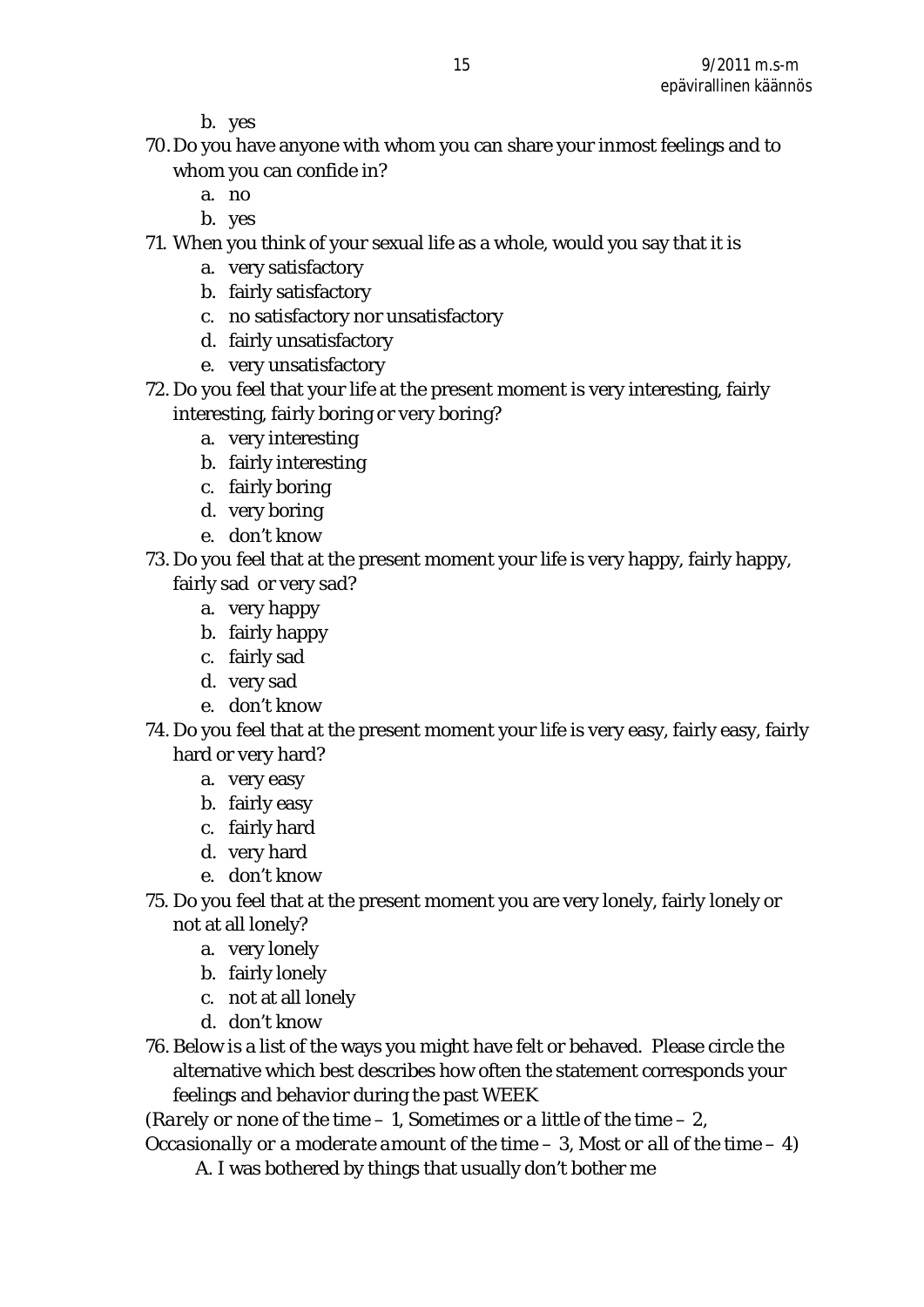B. I did not feel like eating; my appetite was poor

C. I felt that I could not shake off the blues even with help from my family or friends

- D. I felt that I was just as good as other people
- E. I had trouble keeping my mind on what I was doing
- F. I felt depressed
- G. I felt that everything I did was an effort
- H. I felt hopeful about the future
- I. I thought my life had been a failure
- J. I felt fearful
- K. My sleep was restless
- L. I was happy
- M. I talked less than usual
- N. I felt lonely
- O. People were unfriendly
- P. I enjoyed life
- Q. I had crying spells
- R. I felt sad
- S. I felt that people disliked me
- T. I could not get "going".
- 77. In the following we will present some questions that deal with the way people feel and act. For each question circle that alternative (no or yes) that best describes the way you generally feel and act. Circle the alternative which first comes into your mind.
- A. Do you like to have lots of things going on around you?
- B. Are you often uneasy, feeling that there is something you want without knowing what it is?
- C. Do you almost always have an answer ready when spoken to?
- D. Are you sometimes happy and sometimes sad without any special reason?
- E. Do you prefer to keep to the background in the company of people?
- F. Do you regard yourself as happy and carefree?
- G. Do you often reach decisions too late?
- H. Do you often feel tired and listless without any special reason?
- I. Do you have a lively manner / Are you lively and talkative?
- J. Can you describe your thoughts in words quickly?

K. Are you often lost in your thoughts (even if others expect you to participate in conversation)?

L. Do you have anything against selling lottery tickets or asking people for money for some purpose you value yourself?

- M. Are you extremely sensitive in some respects?
- N. Do you sometimes feel so restless that you cannot sit still?
- O. Do you have difficulties in falling asleep in the evenings?
- P. Do you usually keep your distance with others except your friends?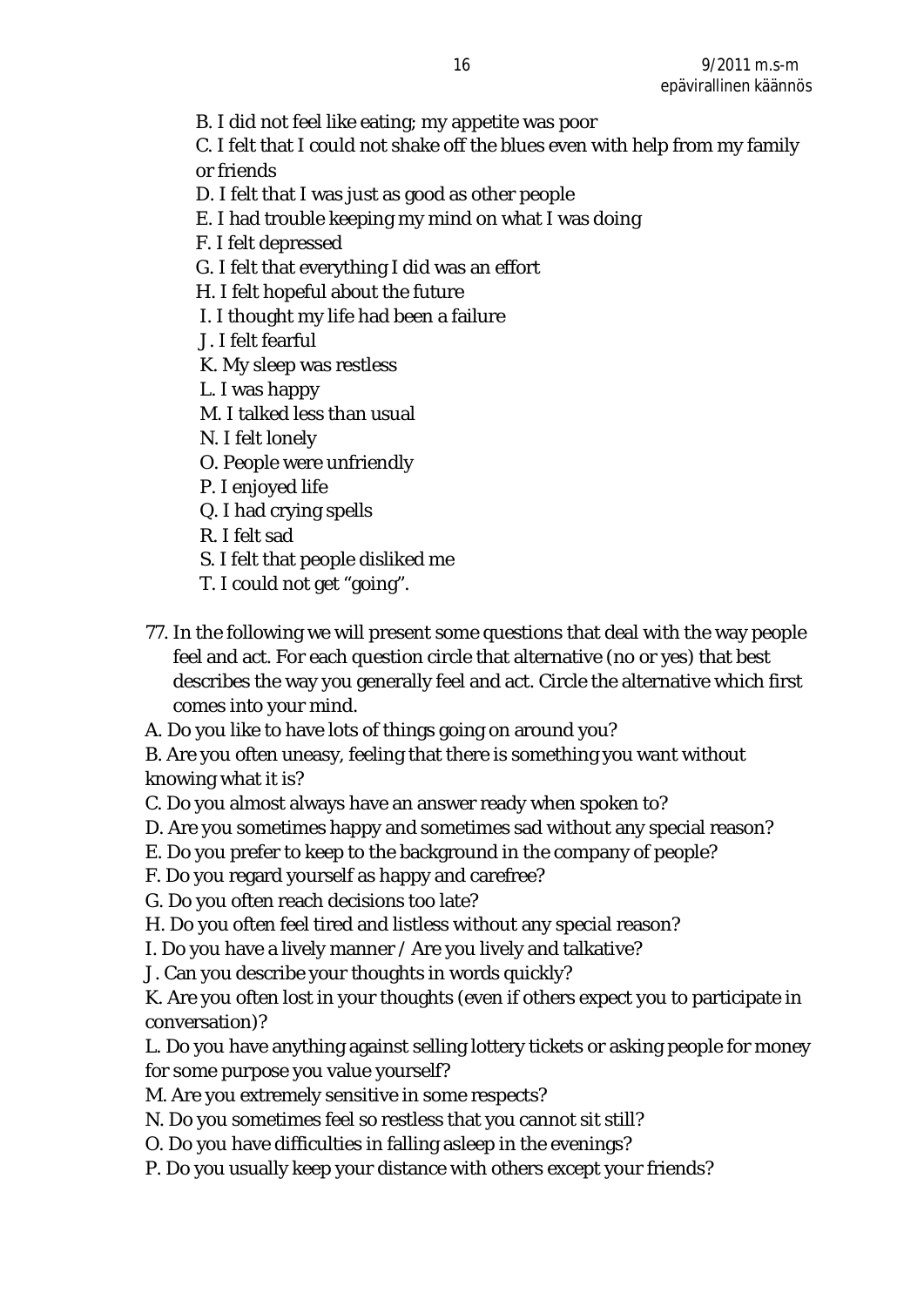- Q. Do you have any nervous problems?
- R. Do you like to crack jokes and tell funny stories to your friends?
- S. Do you think you usually worry too long after a distressing situation?

**LAST QUESTIONS ARE ABOUT WEIGHT AND WEIGHT CONTROL** 

**78.** How tall are you?

\_\_\_\_\_\_\_\_\_ cm

79. How much do you weigh?

\_\_\_\_\_\_\_\_kg

- 80. What has been your weigh at maximum (women: do not count pregnancies)  $-$ kg
- 81. How much did you weigh 12 months ago?

 $\_$ kg

82.How much did you weigh 5 years ago?

 $\overline{\phantom{a}}$ kg

83.How much did you weigh when you were about 50 years old?

 $\_$ kg

- 84. How many times in your lifetime have you lost your weight over 5 kg on purpose?
	- a. not once
	- b. once
	- c.  $2 4$  times
	- d. 5 times or more
- 85. Finally, we ask you to measure your waist circumference with the enclosed measuring tape. Please measure it from the most narrow point or if you have difficulties finding it, in the middle of lowest part of the ribs and upper part of the hip bone. Please be at a standstill when you do the measuring.

My waist circumference is \_\_\_\_\_\_\_\_\_\_cm.

(PICTURE)

**During the course of the study there might emerge some additional questions or need to focus some questions. Therefore we ask you to give us your e-mail-address and telephone number where we can reach you if necessary.** 

**\_\_\_\_\_\_\_\_\_\_\_\_\_\_\_\_\_\_\_\_\_\_\_\_\_\_\_\_\_\_\_\_\_** 

**E-mail address**